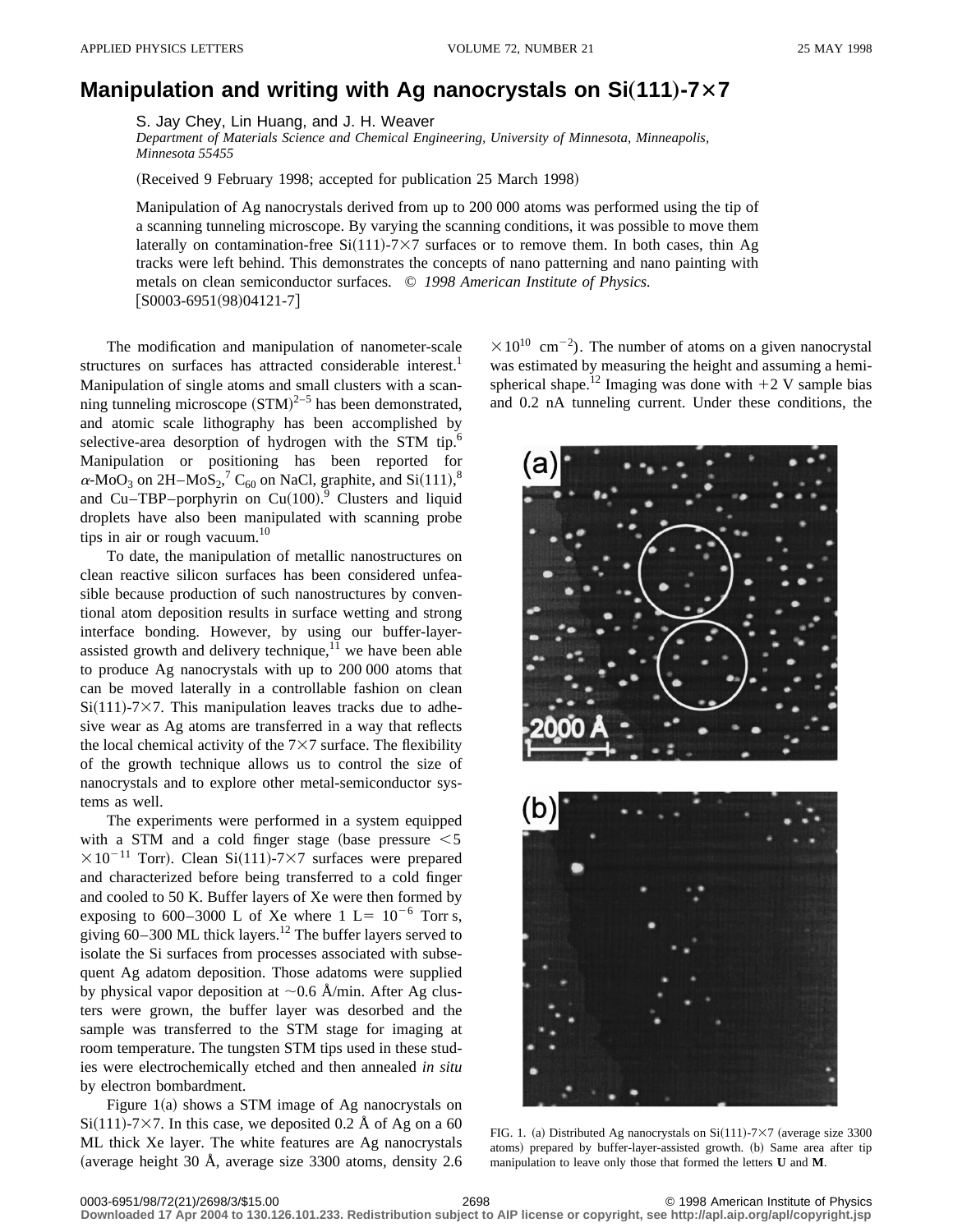

FIG. 2. (a) Close-up of Fig.  $1(b)$  showing Ag tracks produced by translation of the Ag particles. The tapering track indicates a size reduction as the nanocrystal was abrasively worn by contact with the  $Si(111)$  7×7 surface. The "push" direction was from right to left.  $(b)$  Details of a 70 Å wide Ag track. The grid shows the  $7\times7$  unit cell to emphasize that the corner holes remain visible because of the site selectivity for Ag transfer. Sample bias  $=+1.7$  V,  $I_t=1.0$  nA.

nanocrystals remained stable. A monolayer height step is visible on the left side of the image. The surface is clean, and higher resolution images show the  $7\times7$  reconstruction.

Figure 1(b) shows the same area as Fig. 1(a) after a ''UM'' pattern was created by removal of unwanted Ag nanostructures. Removal was done in either of two manipulation modes by laterally pushing the nanocrystals with the STM tip. In one procedure, we scanned a large area in the imaging mode and then placed the path of a line scan over the feature to be changed. A single line scan was then made with a scan speed that was fast enough that the feedback could not response  $(>10 \mu m/s)$ . Hence, contact was established and the nanocrystal moved with the tip. The second approach involved a line scan at a slower scan speed  $(\sim 1000$  $\AA$ /s) with the feedback disabled. Similar results were obtained with both modes, and the results were reproducible with different tips, different Si samples, and nanocrystals of different sizes.

Nanocrystal removal produced an elongated track that originated from the initial position of that nanocrystal. Figure  $2(a)$ , which is a close-up view of Fig. 1(b), shows streaks with the sharp end pointing in the direction of the line scan. This shape indicates that the nanocrystal size decreased as the Ag track was created. The initial track width as observed by STM is approximately twice the height of the original nanocrystal. (The track provides a better estimate of the crystal footprint than does direct imaging because the latter represents a convolution with the tip.) A high resolution emptystate image of one track, Fig.  $2(b)$ , shows its maximum height to be 1.6 Å above the adatoms of the  $7\times7$  unit cell, considerably higher than the  $0.5-1.0$  Å observed after Ag atom deposition onto Si(111)-7×7 at 400 K.<sup>13</sup> Similar features were seen in filled-state images. Although we could not observe atomic features within the tracks, site selectivity was apparent since the corner holes of the  $7\times7$  unit cell remained free of Ag atoms. We attribute the unique structures in Fig. 2 to the fact that atoms were transferred through atomic-scale adhesive wear as the particles were moved across the clean surface. The contact area for such adhesive wear would involve the Si adatoms of the unit cell, and both geometric and kinetic constraints prevent the transferred Ag atoms from

There is a definite correlation between the total area of the track and the size of the original nanocrystal. The latter can be estimated by assuming a hemispherical shape where the base of the nanocrystal is twice the height.<sup>12</sup> The density of the track was estimated from the total number of atoms of a nanocrystal before and after a short-distance ''nudge'' where we can measure the height change and the area of the Ag track. This gives a planar density of  $\sim$  1.0 $\times$ 10<sup>15</sup> atoms  $\text{cm}^{-2}$ , somewhat larger than half the density of Ag(111), namely  $1.4 \times 10^{15}$ atoms cm<sup>-2</sup>. Hence, the Ag tracks of Fig. 2 account for  $\sim$ 1/3 of the atoms from the 3000–4000 atoms of these nanocrystals. We were able to vary the Ag track length by changing the position of the end of the line scan. When the end point was close to the starting point, a larger fraction of the nanocrystal adhered to the tip. Transfer of the nanocrystal to the tip occurred as it slipped across the surface.

Removal of the nanocrystal occurs when the tip moves away from the surface to reestablish a tunneling gap at the end of a line scan. Removal indicates that the bond between the particle and the tip exceeds that between the particle and the surface. Tip-particle adhesion will depend on the tip configuration and the Ag atom dynamics associated with the contact area.<sup>14</sup> After several manipulation events, the tungsten tip would be coated with Ag, and the high mobility of Ag on Ag suggests that additional material associated with subsequent transfer will wet the tip.<sup>15</sup> However, redeposition of the Ag from the tip onto the surface was not feasible under our experimental conditions. It is intriguing to image the dynamics associated with this pushing and transfer from surface to tip.

The fact that a Ag track is left on the Si surface shows a new aspect of nanocrystal interaction with regard to tip and substrate. The Ag track indicates adhesive wear that is now resolved on the atomic scale for clean reactive surfaces under ultrahigh vacuum (UHV). Such wear takes place when adhesion between the sliding bodies is larger than the cohesive energy of the plastically deformed material. Here, the two surfaces are derived from Ag atoms and the  $7\times7$  structure of Si.<sup>16</sup> For the latter, the adatom density is  $9.6 \times 10^{13}$  cm<sup>-2</sup>, and it is the adatoms that can come in contact with the Ag surface, forming the bonds that ultimately facilitate material transfer. The contact surface of the nanocrystal probably has steps and multiple defects, and material is likely to detach from the steps in the form of atoms or small clusters depending on the force experienced at the interface. Indeed, the Ag particle will change its contact on a local scale as it is pushed across the surface and atoms are transferred from it. We emphasize that our results differ from previous results<sup>10</sup> because of the strength of the interface bonds. Previous studies of manipulation of large clusters focused on systems with van der Waals bonding, and they could not detect the transfer of material associated with adhesive wear.<sup>10</sup> Here, there are both chemical bonds and van der Waals bonds.

To investigate manipulation of larger nanocrystals, we deposited 1.3 Å of Ag on a 300 ML thick Xe multilayer. Subsequent delivery to the surface produced nanocrystals with a wide distribution of crystal height, from 14 to 120 Å (density  $1.1 \times 10^{10}$  cm<sup>-2</sup>). After imaging to obtain Fig. 3(a), we nudged the structure labeled I, moving it a distance of

finding lowest-energy bonding configurations.<br>Downloaded 17 Apr 2004 to 130.126.101.233. Redistribution subject to AIP license or copyright, see http://apl.aip.org/apl/copyright.jsp